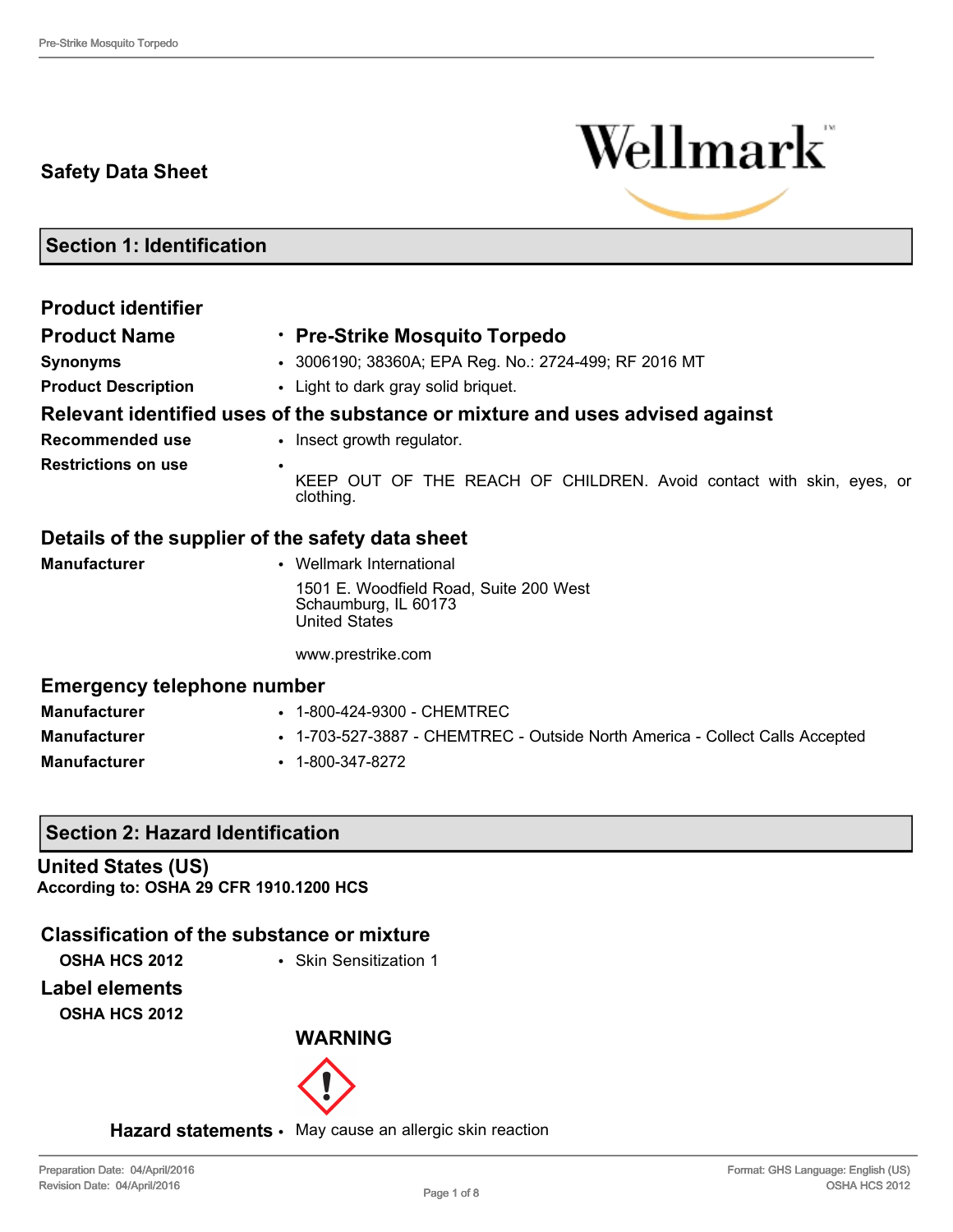| <b>Precautionary statements</b>   |                                                                                                                                                                                   |
|-----------------------------------|-----------------------------------------------------------------------------------------------------------------------------------------------------------------------------------|
|                                   | <b>Prevention •</b> Avoid breathing vapors, dust, mist or spray.<br>Contaminated work clothing should not be allowed out of the workplace.<br>Wear protective gloves.             |
|                                   | <b>Response •</b> IF ON SKIN: Wash with plenty of soap and water.<br>If skin irritation or rash occurs: Get medical advice/attention.<br>Wash contaminated clothing before reuse. |
| Storage/Disposal.                 | Dispose of content and/or container in accordance with local, regional, national, and/or<br>international regulations.                                                            |
| Other hazards                     |                                                                                                                                                                                   |
| <b>OSHA HCS 2012</b><br>$\bullet$ | Under United States Regulations (29 CFR 1910.1200 - Hazard Communication<br>Standard), this product is considered hazardous.                                                      |

## **Section 3 - Composition/Information on Ingredients**

### **Substances**

• Material does not meet the criteria of a substance.

### **Mixtures**

| <b>Composition</b>          |                    |                |
|-----------------------------|--------------------|----------------|
| <b>Chemical Name</b>        | <b>Identifiers</b> | $\frac{0}{0}$  |
| (s)-Methoprene              | CAS:65733-16-6     | 8.62%          |
| Gallic acid, propyl ester   | CAS: 121-79-9      | 0.13%          |
| Calcium sulfate hemihydrate | CAS: 10034-76-1    | 72.57%         |
| Other ingredients           | <b>NDA</b>         | <b>Balance</b> |

## **Section 4: First-Aid Measures**

### **Description of first aid measures**

| <b>Inhalation</b> | IF INHALED: If breathing is difficult, remove person to fresh air and keep at rest in a<br>position comfortable for breathing. Get medical attention if symptoms occur.           |
|-------------------|-----------------------------------------------------------------------------------------------------------------------------------------------------------------------------------|
| <b>Skin</b>       | • IF ON SKIN: Wash skin with soap and water.                                                                                                                                      |
| Eye               | ٠<br>IF IN EYES: Rinse cautiously with water for several minutes. Remove contact lenses,<br>if present and easy to do. Continue rinsing. Get medical attention if symptoms occur. |
| Ingestion         | IF SWALLOWED: Call a POISON CONTROL center or doctor if you feel unwell. Rinse<br>mouth. Do NOT induce vomiting.                                                                  |

## **Most important symptoms and effects, both acute and delayed**

•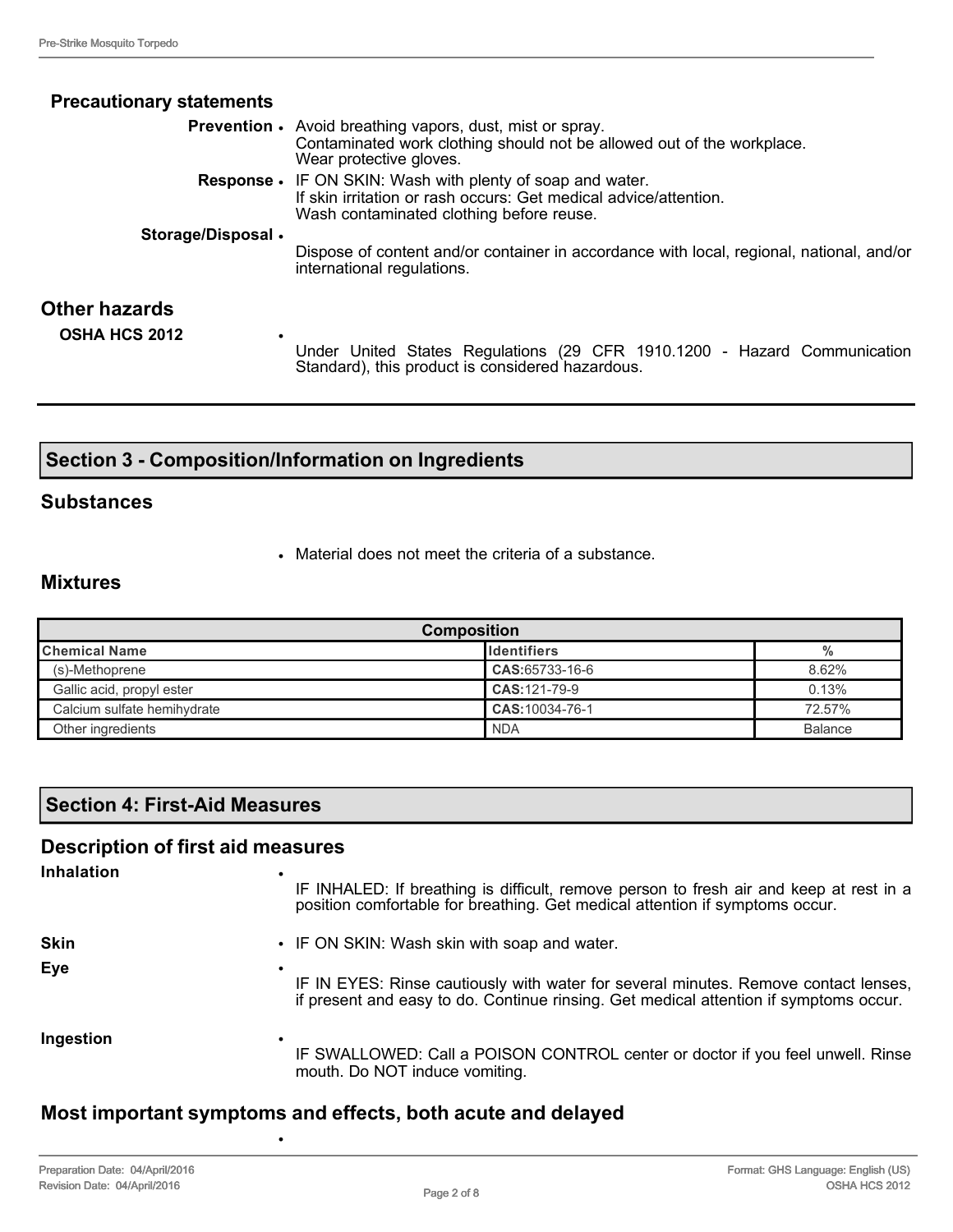May cause an allergic skin reaction in individuals with a sensitivity to Propyl gallate. Refer to Section 11 - Toxicological Information.

### **Indication of any immediate medical attention and special treatment needed**

**Notes to Physician** • Treat symptomatically and supportively.

### **Section 5: Fire-Fighting Measures**

| <b>Extinguishing media</b>                                          |                                                                                                                     |  |  |
|---------------------------------------------------------------------|---------------------------------------------------------------------------------------------------------------------|--|--|
| <b>Suitable Extinguishing Media •</b> Use water spray or water fog. |                                                                                                                     |  |  |
| <b>Unsuitable Extinguishing</b><br>Media                            | • Avoid heavy hose streams.                                                                                         |  |  |
| <b>Firefighting Procedures</b>                                      | • Stay upwind.<br>Move containers from fire area if you can do it without risk.                                     |  |  |
| Special hazards arising from the substance or mixture               |                                                                                                                     |  |  |
| Unusual Fire and Explosion . No data available.<br><b>Hazards</b>   |                                                                                                                     |  |  |
| <b>Hazardous Combustion</b><br><b>Products</b>                      | $\bullet$<br>Decomposes upon heating and may produce toxic vapors/gases including calcium<br>oxides, sulfur oxides. |  |  |

### **Advice for firefighters**

• Wear positive pressure self-contained breathing apparatus (SCBA).

### **Section 6 - Accidental Release Measures**

#### **Personal precautions, protective equipment and emergency procedures**

- **Personal Precautions Use appropriate Personal Protective Equipment (PPE).**
- **Emergency Procedures** Avoid direct contact. Use normal clean up procedures. Evacuate area.

### **Environmental precautions**

• Do NOT wash away into sewer.

### **Methods and material for containment and cleaning up**

**Containment/Clean-up Measures** • SMALL DRY SPILLS: With clean shovel place material into clean, dry container and cover loosely; move containers from spill area. Avoid direct contact.

### **Section 7 - Handling and Storage**

### **Precautions for safe handling**

**Handling** • Avoid contact with skin, eyes, and clothing. Remove clothing immediately if product gets inside. Wash thoroughly and put on clean clothing.

# **Conditions for safe storage, including any incompatibilities**

**Storage** • Do not contaminate water, food, or feed by storage or disposal. Keep container/package tightly closed in a cool, well-ventilated place. Keep only in the original container. Keep out of reach of children. Avoid humid, wet or moist conditions. Keep away from incompatible materials such as strong acids. **Incompatible Materials or Ignition Sources** • Strong acids.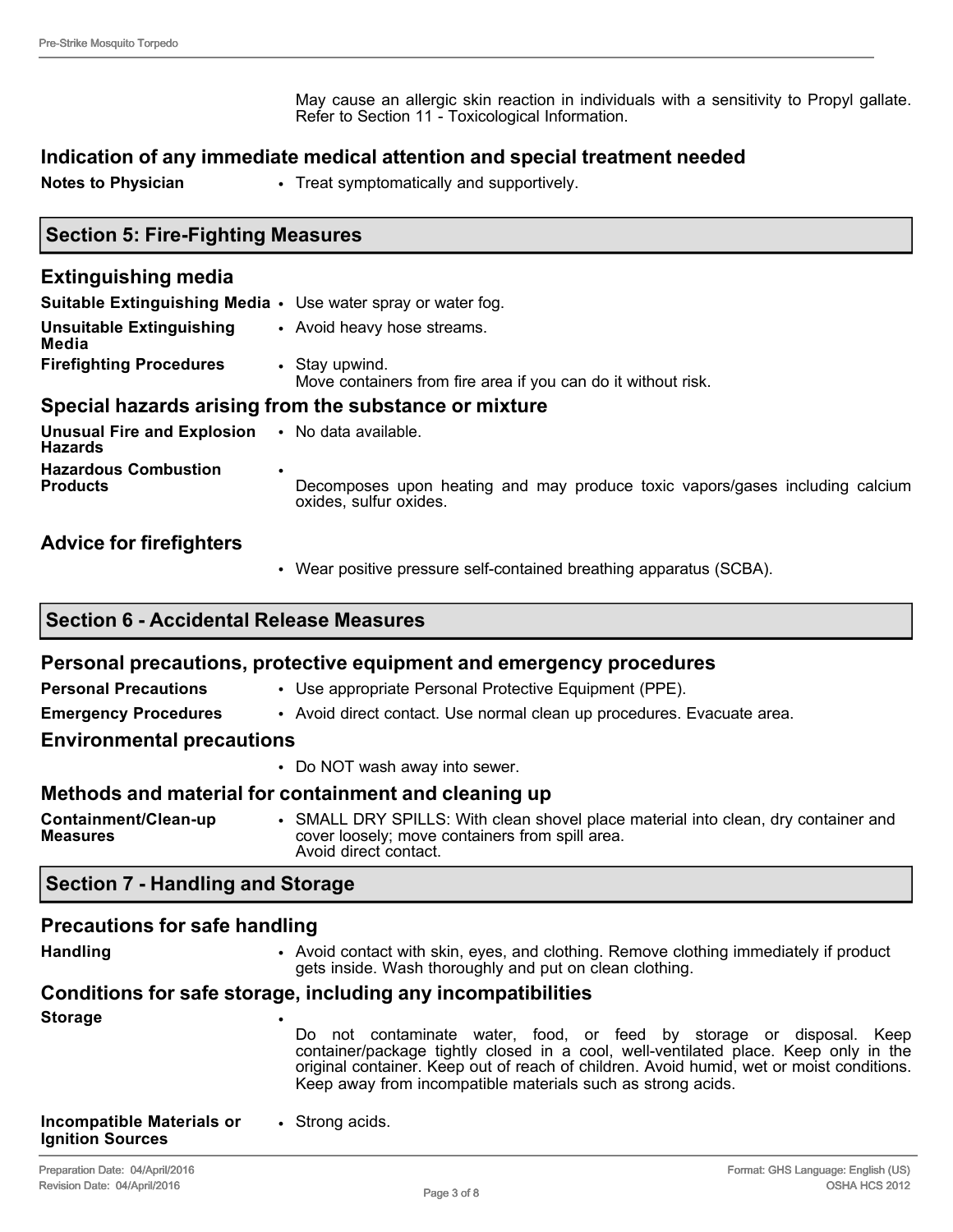## **Section 8 - Exposure Controls/Personal Protection**

## **Control parameters**

**Exposure Limits/Guidelines** • No data available.

| <b>Exposure Limits/Guidelines</b>                    |            |                                                                      |
|------------------------------------------------------|------------|----------------------------------------------------------------------|
|                                                      | l Result l | <b>ACGIH</b>                                                         |
| Calcium sulfate<br>hemihydrate<br>$(10034 - 76 - 1)$ |            | TWAs 10 mg/m3 TWA (inhalable fraction, listed under Calcium sulfate) |

#### **Exposure Limits Supplemental**

#### **ACGIH**

**Engineering** 

•Calcium sulfate hemihydrate (10034-76-1): **TLV Basis - Critical Effects:** (nasal symptoms (listed under Calcium sulfate))

## **Exposure controls**

#### **Measures/Controls Personal Protective Equipment**

| croonar riotocave Equipment |  |
|-----------------------------|--|
| <b>Pictograms</b>           |  |



| <b>Respiratory</b>                        | ٠<br>If airborne dust is present or in case of inadequate ventilation, use appropriate NIOSH<br>approved respiratory protection.   |  |
|-------------------------------------------|------------------------------------------------------------------------------------------------------------------------------------|--|
| Eye/Face                                  | • Wear safety glasses.                                                                                                             |  |
| <b>Hands</b>                              | • Wear appropriate gloves.                                                                                                         |  |
| <b>Skin/Body</b>                          | ٠<br>If prolonged exposure is anticipated, it is recommended for handlers to wear<br>appropriate clothing to prevent skin contact. |  |
| <b>Environmental Exposure</b><br>Controls | • Avoid release to the environment.                                                                                                |  |

## **Section 9 - Physical and Chemical Properties**

## **Information on Physical and Chemical Properties**

| <b>Material Description</b>       |                     |                              |                             |
|-----------------------------------|---------------------|------------------------------|-----------------------------|
| <b>Physical Form</b>              | Solid               | Appearance/Description       | Light to dark gray briquet. |
| Color                             | Light to dark gray. | Odor                         | <b>Odorless</b>             |
| Odor Threshold                    | No data available   |                              |                             |
| <b>General Properties</b>         |                     |                              |                             |
| <b>Boiling Point</b>              | No data available   | Melting Point/Freezing Point | No data available           |
| Decomposition Temperature         | No data available   | pH                           | Not relevant                |
| Specific Gravity/Relative Density | $1.32$ g/cc         | <b>Bulk Density</b>          | No data available           |
| <b>Water Solubility</b>           | Insoluble           | Viscosity                    | Not relevant                |
| Volatility                        |                     |                              |                             |
| Vapor Pressure                    | No data available   | <b>Vapor Density</b>         | No data available           |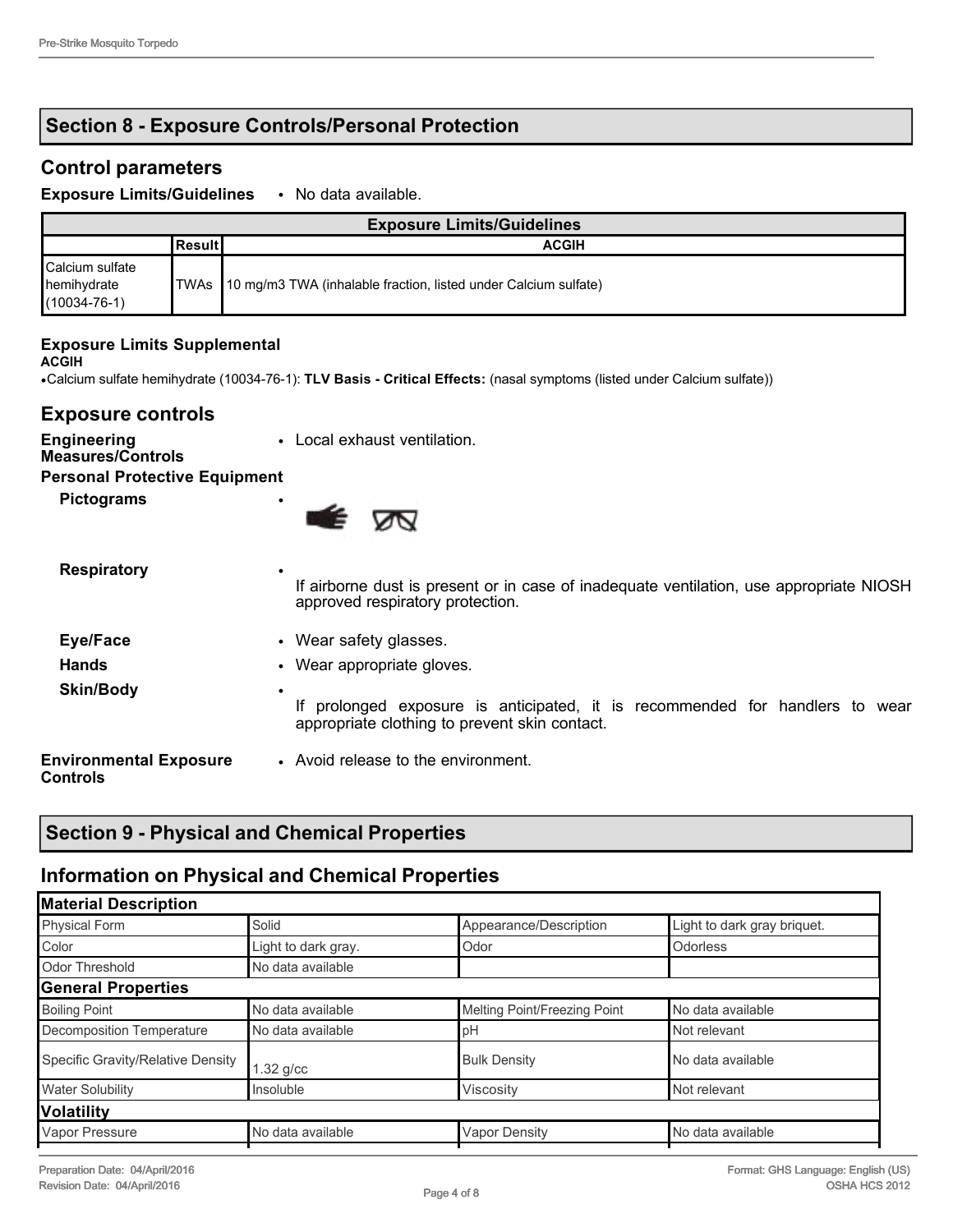| <b>Evaporation Rate</b>                               | No data available |              |                   |
|-------------------------------------------------------|-------------------|--------------|-------------------|
| Flammability                                          |                   |              |                   |
| <b>Flash Point</b>                                    | Not relevant      | UEL          | No data available |
| LEL                                                   | No data available | Autoignition | No data available |
| Flammability (solid, gas)                             | No data available |              |                   |
| Environmental                                         |                   |              |                   |
| Octanol/Water Partition coefficient No data available |                   |              |                   |
|                                                       |                   |              |                   |

## **Section 10: Stability and Reactivity**

## **Reactivity**

|                                           | • Non-reactive                                    |
|-------------------------------------------|---------------------------------------------------|
| <b>Chemical stability</b>                 |                                                   |
|                                           | • Stable under normal temperatures and pressures. |
| <b>Possibility of hazardous reactions</b> |                                                   |
|                                           | • Hazardous polymerization will not occur.        |
| <b>Conditions to avoid</b>                |                                                   |
|                                           | • No data available.                              |
| Incompatible materials                    |                                                   |
|                                           | • Strong acids.                                   |
| <b>Hazardous decomposition products</b>   |                                                   |
|                                           | • None known.                                     |

## **Section 11 - Toxicological Information**

## **Information on toxicological effects**

| <b>Components</b>           |           |                                                                                                                                                                                                                                            |  |
|-----------------------------|-----------|--------------------------------------------------------------------------------------------------------------------------------------------------------------------------------------------------------------------------------------------|--|
| l(s)-Methoprene<br>l(8.62%) | 65733-16- | Acute Toxicity: Ingestion/Oral-Rat LD50 · >34000 mg/kg; Inhalation-Rat LC50 · 5.19 mg/L; Skin-Rabbit<br>$LD50 \cdot > 5000$ mg/kg;<br><b>Irritation:</b> Eye-Rabbit • Essentially non-irritating; Skin-Rabbit • Essentially non-irritating |  |

| <b>GHS Properties</b>            | <b>Classification</b>                                                                                                                                                                                          |  |
|----------------------------------|----------------------------------------------------------------------------------------------------------------------------------------------------------------------------------------------------------------|--|
| <b>Acute toxicity</b>            | <b>OSHA HCS 2012 •</b> Acute Toxicity - Dermal - Classification criteria not met; Acute<br>Toxicity - Inhalation - Classification criteria not met; Acute Toxicity - Oral -<br>Classification criteria not met |  |
| <b>Skin corrosion/Irritation</b> | <b>OSHA HCS 2012 • Classification criteria not met</b>                                                                                                                                                         |  |
| Serious eye damage/Irritation    | <b>OSHA HCS 2012 - Classification criteria not met</b>                                                                                                                                                         |  |
| <b>Skin sensitization</b>        | OSHA HCS 2012 . Skin Sensitizer 1                                                                                                                                                                              |  |
| <b>Respiratory sensitization</b> | <b>OSHA HCS 2012 • Classification criteria not met</b>                                                                                                                                                         |  |
| <b>Aspiration Hazard</b>         | OSHA HCS 2012 - Classification criteria not met                                                                                                                                                                |  |
| Carcinogenicity                  | <b>OSHA HCS 2012 • Classification criteria not met</b>                                                                                                                                                         |  |
| <b>Germ Cell Mutagenicity</b>    | <b>OSHA HCS 2012 • Classification criteria not met</b>                                                                                                                                                         |  |
| <b>Toxicity for Reproduction</b> | <b>OSHA HCS 2012 • Classification criteria not met</b>                                                                                                                                                         |  |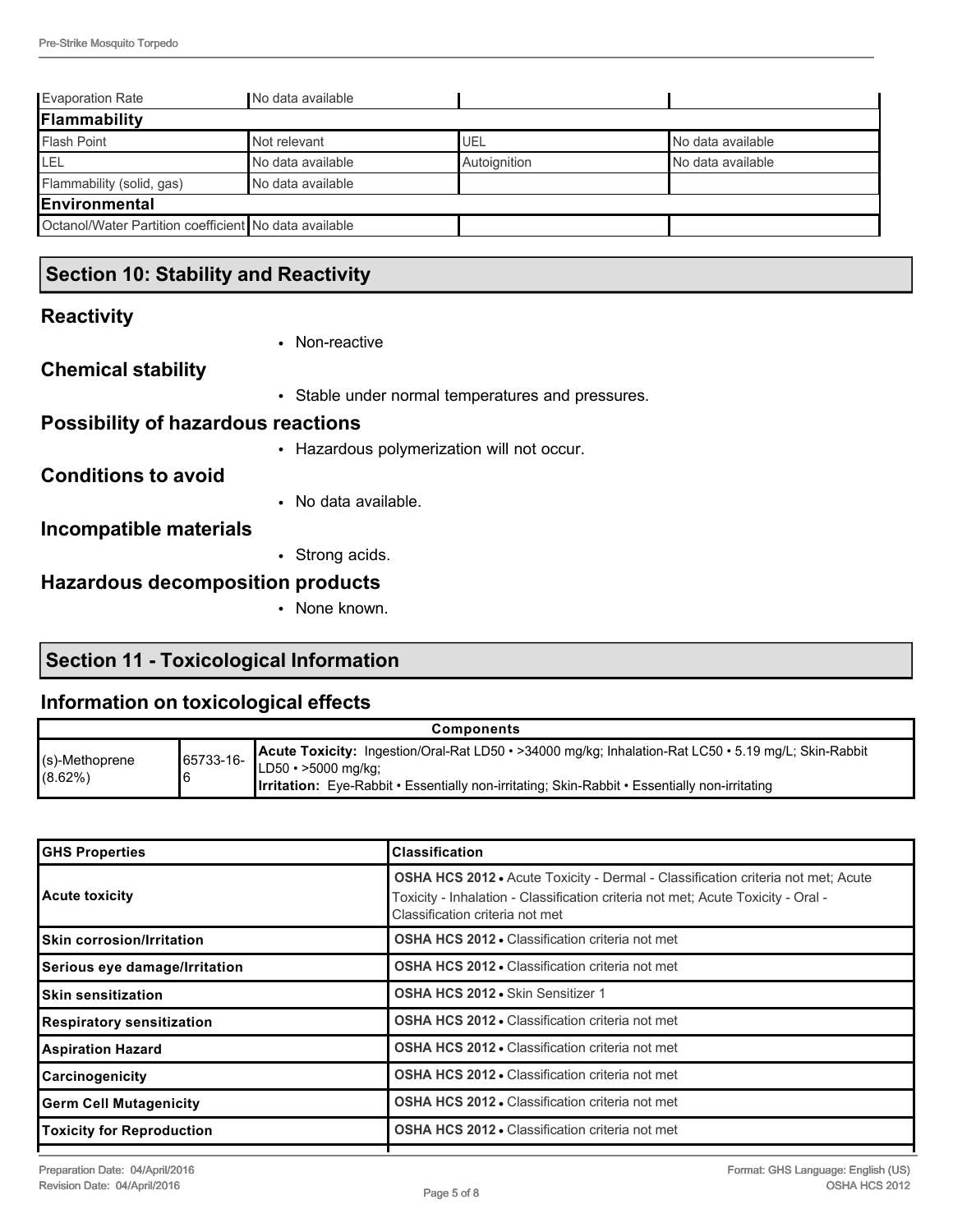| <b>STOT-SE</b>                                       | <b>OSHA HCS 2012 • Classification criteria not met</b>                                                                                               |  |
|------------------------------------------------------|------------------------------------------------------------------------------------------------------------------------------------------------------|--|
| <b>STOT-RE</b>                                       | <b>OSHA HCS 2012 • Classification criteria not met</b>                                                                                               |  |
| <b>Potential Health Effects</b><br><b>Inhalation</b> |                                                                                                                                                      |  |
| Acute (Immediate)                                    | • Exposure to dust may cause nasal and respiratory irritation.                                                                                       |  |
| <b>Chronic (Delayed)</b>                             | • No data available                                                                                                                                  |  |
| <b>Skin</b>                                          |                                                                                                                                                      |  |
| Acute (Immediate)                                    | May cause an allergic reaction in individuals with a sensitivity to Propyl gallate.<br>Exposure to dust may cause mechanical irritation.             |  |
| <b>Chronic (Delayed)</b>                             | • No data available                                                                                                                                  |  |
| Eye                                                  |                                                                                                                                                      |  |
| Acute (Immediate)                                    | • Exposure may cause mechanical eye irritation.                                                                                                      |  |
| <b>Chronic (Delayed)</b>                             | • No data available                                                                                                                                  |  |
| Ingestion                                            |                                                                                                                                                      |  |
| Acute (Immediate)                                    | • Under normal conditions of use, no health effects are expected.                                                                                    |  |
| <b>Chronic (Delayed)</b>                             | • No data available                                                                                                                                  |  |
| <b>Mutagenic Effects</b>                             | • Methoprene has been tested and found negative for mutagenicity potential.                                                                          |  |
| <b>Carcinogenic Effects</b>                          | Methoprene is not classified as carcinogen by NTP, IARC and OSHA. No other<br>components present at 0.1% or greater are listed by IARC, OSHA or NTP. |  |
| <b>Reproductive Effects</b>                          | Methoprene is not a teratogenic compound.<br>The NOEL for maternal<br>and<br>embryotoxicity in rabbits was 200 mg/kg/day.                            |  |

## **Section 12 - Ecological Information**

## **Toxicity**

| <b>Components</b>         |             |                                                                                                                                                                                                                                                                                                                                               |  |
|---------------------------|-------------|-----------------------------------------------------------------------------------------------------------------------------------------------------------------------------------------------------------------------------------------------------------------------------------------------------------------------------------------------|--|
| $(s)$ -Methoprene (8.62%) | 165733-16-6 | Aquatic Toxicity-Fish: 96 Hour(s) LC50 Rainbow Trout 0.76 mg/L [Acute]<br>96 Hour(s) LC50 Blue Gill >0.37 mg/L [Acute]<br>NOEC Fathead minnow 0.048 mg/L [Chronic]<br>Aquatic Toxicity-Crustacea: NOEC Mysid shrimp 0.014 mg/L [Chronic]<br>96 Hour(s) LC50 Mysid shrimp 0.11 mg/L [Acute]<br>48 Hour(s) LC50 Daphnia magna 0.36 mg/L [Acute] |  |

## **Persistence and degradability**

•

(s)-Methoprene degrades rapidly in sunlight, both in water and on inert surfaces. The pesticide also is metabolized rapidly in soil and does not leach.

| <b>Bioaccumulative potential</b> |                                                           |
|----------------------------------|-----------------------------------------------------------|
| $\bullet$                        | No data available                                         |
| <b>Mobility in Soil</b>          |                                                           |
|                                  | • (s)-Methoprene: 10-14 days, rapidly hydrolyzed in soil. |
| <b>Other adverse effects</b>     |                                                           |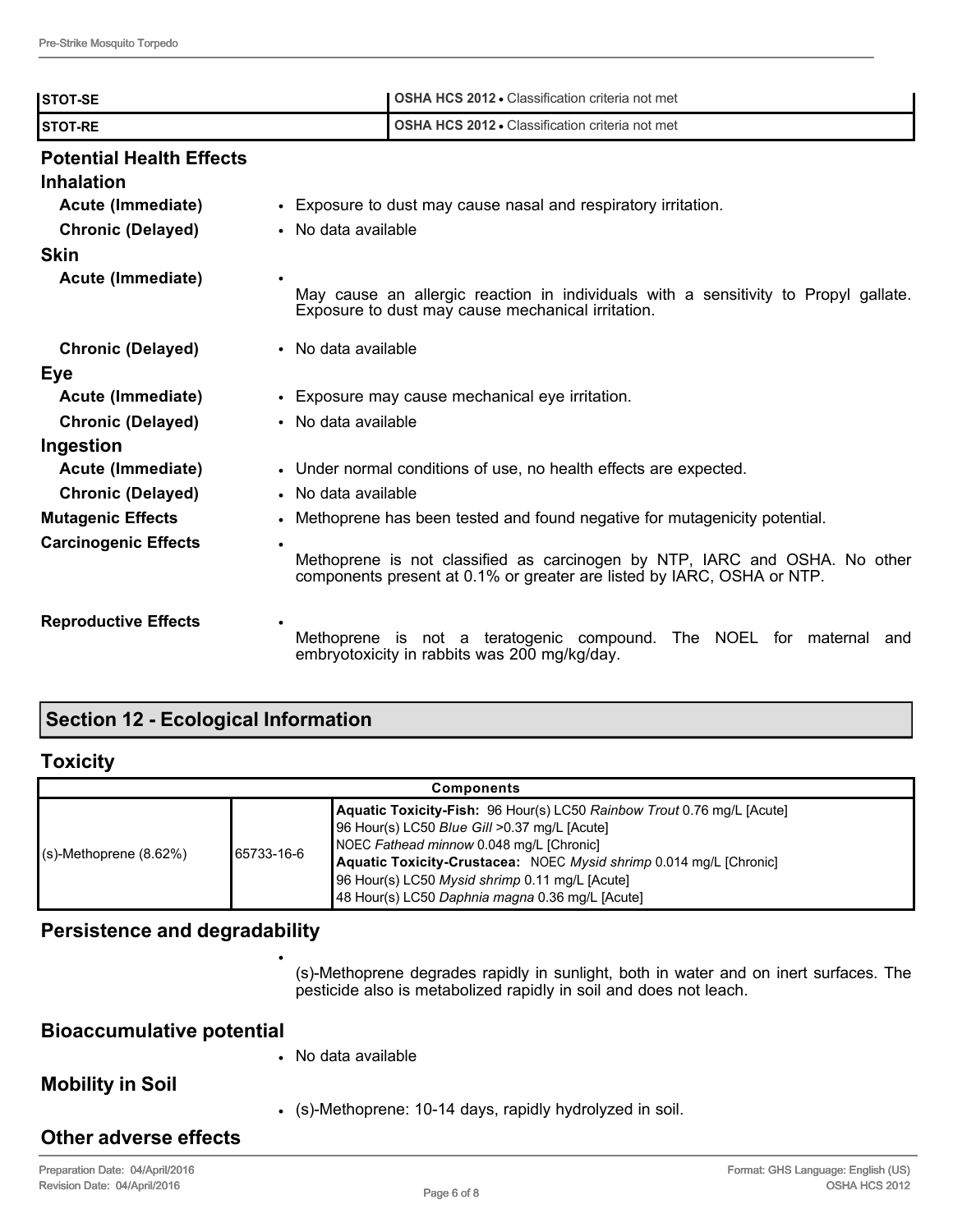#### **Potential Environmental Effects**

• Do not apply to water that drains into public waterways.

## **Section 13 - Disposal Considerations**

#### **Waste treatment methods**

**Product waste** 

Dispose of content and/or container in accordance with local, regional, national, and/or international regulations.

**Packaging waste** 

Dispose of content and/or container in accordance with local, regional, national, and/or international regulations. See product label for disposal instructions.

## **Section 14 - Transport Information**

|            | UN<br>number                    | UN proper shipping<br>name | <b>Transport hazard class</b><br>(es) | Packing<br>group | <b>Environmental</b><br>hazards |
|------------|---------------------------------|----------------------------|---------------------------------------|------------------|---------------------------------|
| <b>DOT</b> | Not Applicable                  | Not Regulated              | Not Applicable                        | Not Applicable   | Not Applicable                  |
|            | <b>IMO/IMDG</b> Not Applicable  | Not Regulated              | Not Applicable                        | Not Applicable   | Not Applicable                  |
|            | <b>IATA/ICAO</b> Not Applicable | Not Regulated              | Not Applicable                        | Not Applicable   | Not Applicable                  |

**Special precautions for user** • None specified.

**Transport in bulk according to Annex II of MARPOL 73/78 and the IBC Code** • No data available **Other information**

> **IMO/IMDG** • No data available **IATA/ICAO** • No data available

## **Section 15 - Regulatory Information**

### **Safety, health and environmental regulations/legislation specific for the substance or mixture**

**SARA Hazard Classifications** • Acute

#### **FIFRA – Pesticide Labeling**

This chemical is a pesticide product registered by the United States Environmental Protection Agency and is subject to certain labeling requirements under federal pesticide law. These requirements differ from the classification criteria and hazard information required for safety data sheets (SDS), and for workplace labels of nonpesticide chemicals. The hazard information required on the pesticide label is reproduced below. The pesticide label also includes other important information, including directions for use.

## **CAUTION**

#### **Precautionary Statements** • KEEP OUT OF THE REACH OF CHILDREN.

#### **Hazards to Humans and**  • **Domestic Animals**

Causes moderate eye irritation. Harmful if absorbed through skin. Avoid contact with skin, eyes, or clothing. Wash thoroughly with soap and water after handling.